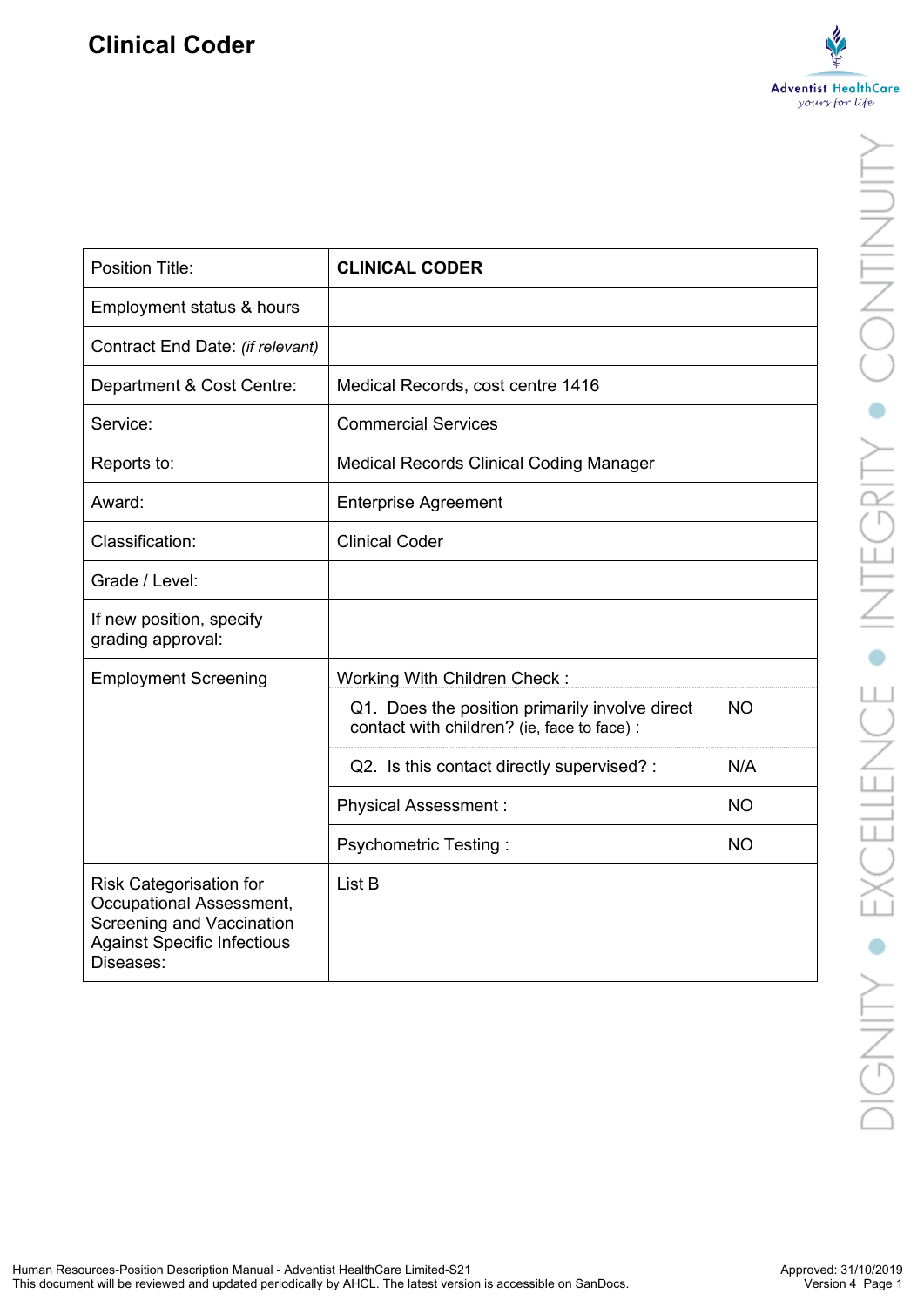# **SCOPE OF POSITION:**

Code health care records using ICD-10-AM on the 3M Code finder and grouper Software. Assist in the collection of data as required and participate in the auditing process.

# **ACCOUNTABILITIES:**

- Code health care records in accordance with the ACCD standards and guidelines, NSAHS guidelines and Sydney Adventist Hospital coding authority.
- Participate in regular coding audits & quality improvement activities
- Liaise with clinicians and other professionals to clarify and seek further clinical information regarding coding queries.
- Respond to internal and external departmental requests for information as required
- Assist with of histology reports received, mail received and any operation reports if required
- Ensuring that all admissions are coded within a timely manner and within the targeted timeframe as set by department management
- Participate in quality improvement projects for the department including coding auditing, clinical verification and doctor liaison
- Take part in regular professional development days
- Provide assistance with other processes in the department when required
- Abide by the Confidentiality Agreement

# **ATTRIBUTES:**

- **AHCL Mission** Demonstrates understanding and support of the mission of Adventist HealthCare through consistent words and action.
- **Communication Skills** Effectively demonstrates competence in utilizing oral and written skills in presentation of ideas and listening to others.
- **Continuous Improvement**  Demonstrates a commitment to process, quality and people improvement initiatives. Actively promotes a safe environment and workplace.
- **Customer Service** Handles all customers effectively by listening to customers needs, acting to meet those needs and checking to ensure needs have been met.
- **Dependability** Work performance is of a consistent and competent standard.
- **Developing People** The ability to actively work with and coach others in order to create individual growth and development in line with organisational needs. Encourages others to explore solutions for themselves.
- **Flexibility** Demonstrates the ability to adapt to change in both job function and work environment.
- **Information Analysis and Processing** Demonstrates a competence in being able to analyse information relevant to job role and facilitate its appropriate distribution.
- **Initiative** Demonstrates capability to undertake action independent of specific instructions. Self-starter. Seeks a new and better way.
- **Innovation and Change** Takes risks in challenging assumptions, generating and implementing imaginative solutions that transform the status quo. Is proactive in dealing with change by managing potential conflict, supporting the team and monitoring progress.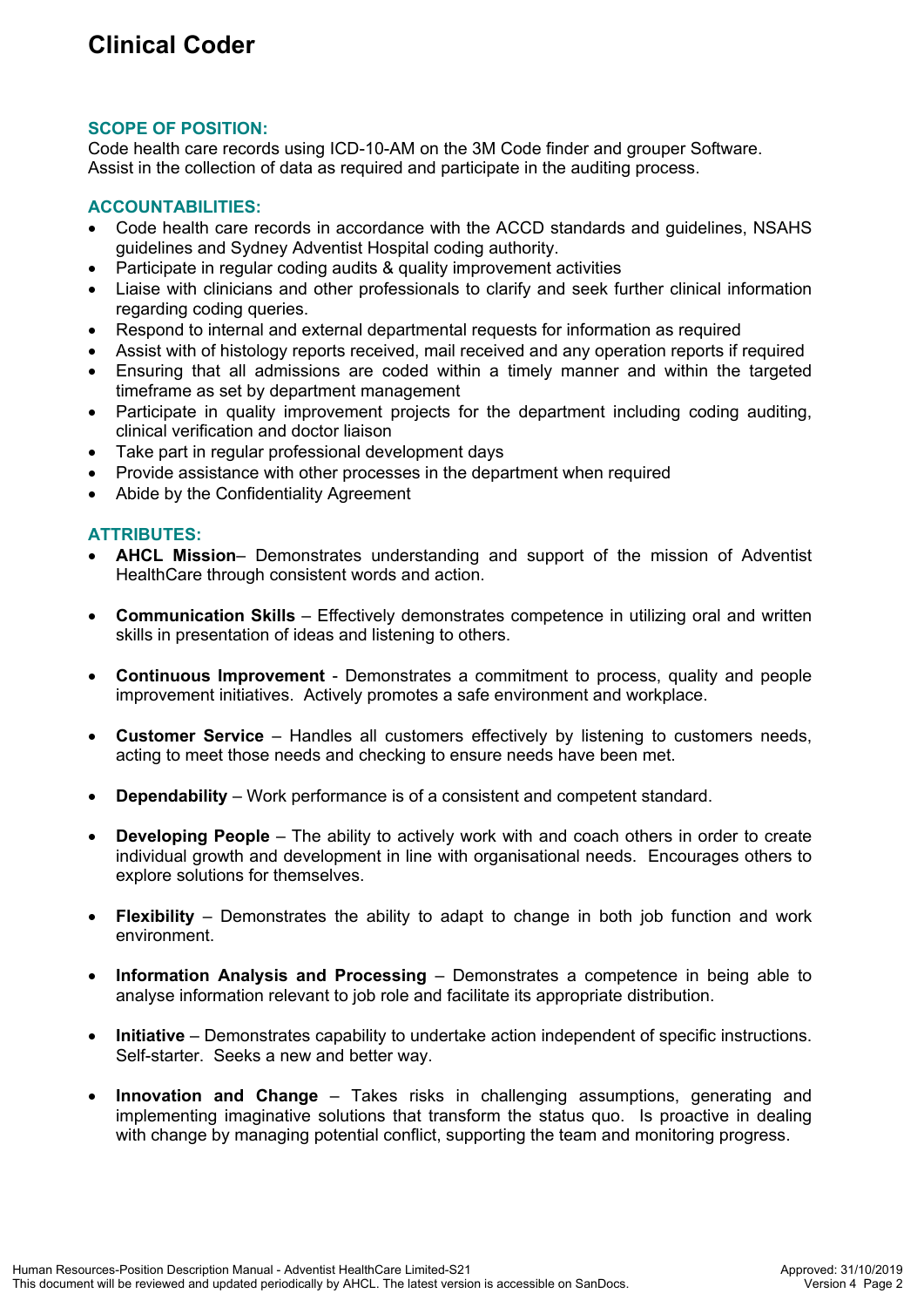# **Clinical Coder**

- **Monitoring** Sets up and uses monitoring systems to regulate the activities of self and others. Takes corrective action in a timely manner.
- **Planning and Organisation** Demonstrates ability to prioritise work assigned, manages workflow and completes assignments on a timely basis.
- **Professional Development** Demonstrates competent and up to date knowledge in the employee's technical and professional area.
- **Safety** Demonstrates through actions, a thorough understanding of safe work practices with regard to tasks being undertaken.
- **Teamwork** Ability to effectively interact with team members, peers and management is clearly demonstrated. Participates as an effective member in meeting the team's aims.

## **HUMAN RESOURCE MANAGEMENT**

#### **Equal Employment Opportunity**

Staff who become aware of or suspect of any inequity in the organisation either in employment or service delivery, are requested to report the matter to their manager and/ or supervisor or Human Resources.

#### **WHS (Work Health and Safety) Responsibilities at Adventist HealthCare**

All persons in the workplace have a legal responsibility for the health, safety and welfare of persons in that workplace, including contractors and visitors. All persons will be held accountable for their responsibilities.

#### **Employees are accountable for, and required to:**

- Comply and participate in all AHCL policies, procedures and instructions, to ensure that their actions or omissions do not place themselves and others at risk and enables AHCL to comply with the legislative requirements and to Do No Harm;
- Identify and report all incidents, accidents and injuries, prior to completion of work on that day;
- Report any unsafe conditions or hazards which come to their attention and address where possible;
- Participate in team meetings, risk assessments, and consultation; and
- Attend compulsory and relevant training.

# **SELECTION CRITERIA**

## **Essential**

- Completion of medical terminology and clinical coding qualification through HIMAA or OTEN or a Health Information Management Degree
- Minimum 2 years coding experience in a tertiary level hospital
- Experience using 3M Codefinder
- Ability to achieve deadlines
- Well organised and ability to prioritise workload
- Good communication and interpersonal skills
- Ability to work both in an unsupervised environment and within a team.

## **Desirable**

- Experience with electronic medical records
- Training in ICD 10AM 11th edition

# **DECISION MAKING AND AUTHORITY:**

Assist with reducing timeframes for coding